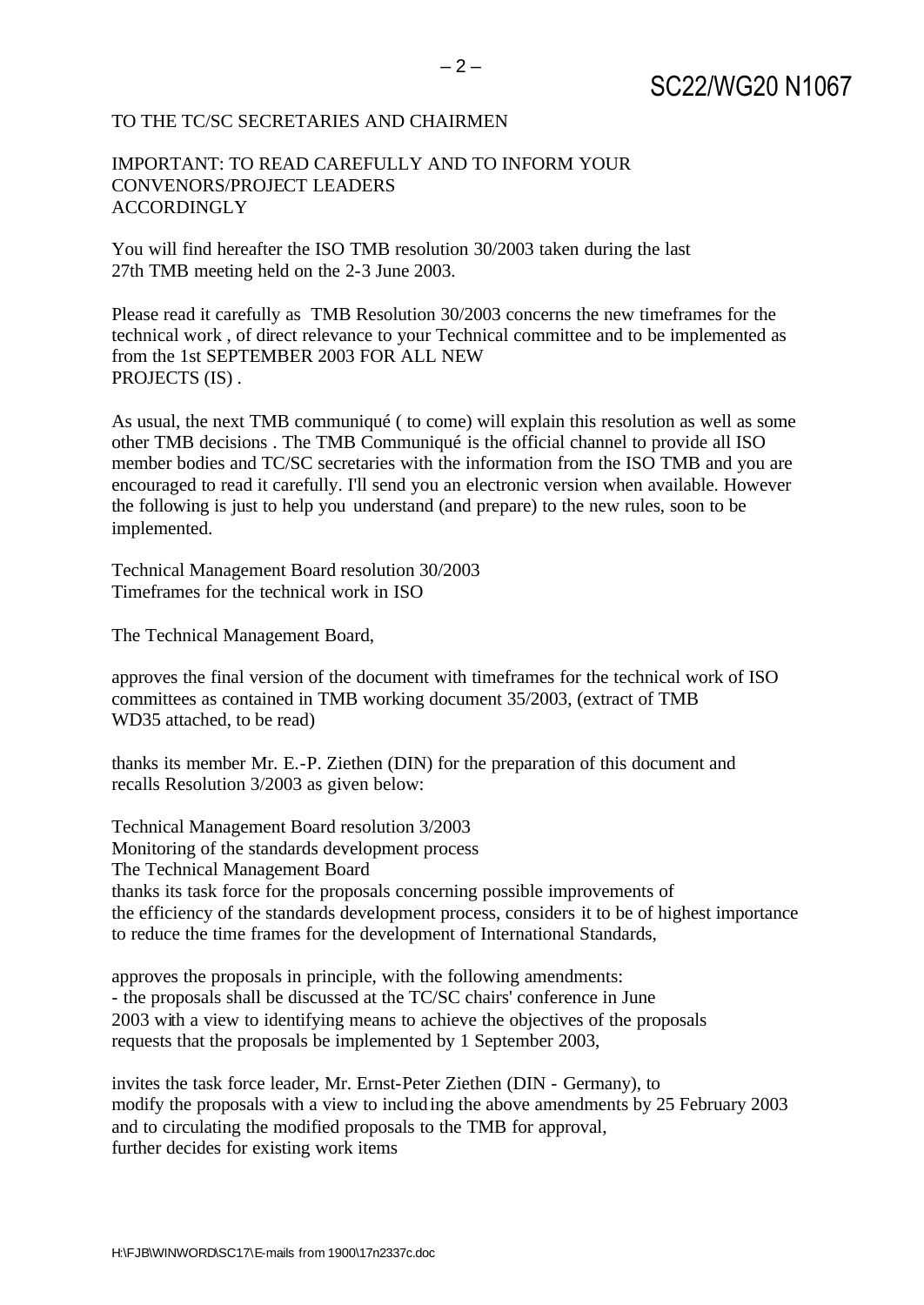- to reduce from 3 to 2 years the permitted time period during which a project can be stagnant prior to cancellation

- to reduce from 7 to 5 years the permitted time period for a project to advance to publication stage failing which it shall be cancelled,

asks the Central Secretariat to implement these new time periods as of 1 September 2003 and to amend its alert system to provide one year's notice of the possibility of cancellation.

## **To summarize :**

As from the 1st September 2003:

1/ For all new projects intended to become International Standards ( not for TS, PAS, TR): You will have to chose and indicate the timeframe ( also called track) chosen for these projects to be registered on your WP as indicated in the attached document

•Recommended timeframe (see Table 1): 36 months – This is the preferred timeframe for developing International Standards.

•Accelerated timeframe (see Table 2): 24 months – This timeframe may be agreed if there is an urgent market need or if a suitable document is available that can be submitted directly to enquiry.

•Enlarged timeframe (see Table 3): 48 months – In exceptional cases, an enlarged timeframe may be agreed if appropriate justification is given (e. g. in the case of terminology or innovative test methods).

Actions to be taken by ISO/CS and TMB

A project is cancelled automatically:

•if the target date for DIS (stage 40.00) is not met and if the TC/SC has not taken and implemented a decision within 6 months after the target date has expired,

•if the target date for FDIS (stage 50.00) is not met and if the TC/SC has not taken and implemented a decision within 6 months after the target date has expired,

•if the maximum timeframe (5 years) is not met and if the TC/SC does not provide appropriate justification which would allow TMB to grant an exception,

•if there is no visible progress within 2 years (i. e. no change of stage code) and if the TC/SC does not provide appropriate justification which would allow TMB to grant an exception.

Note – A cancelled project may be continued if a new enquiry among the ISO members has shown that there is still a market need to deve lop an International Standard.

Some target dates are given as guidelines in the 3 tables provided in the attached document.